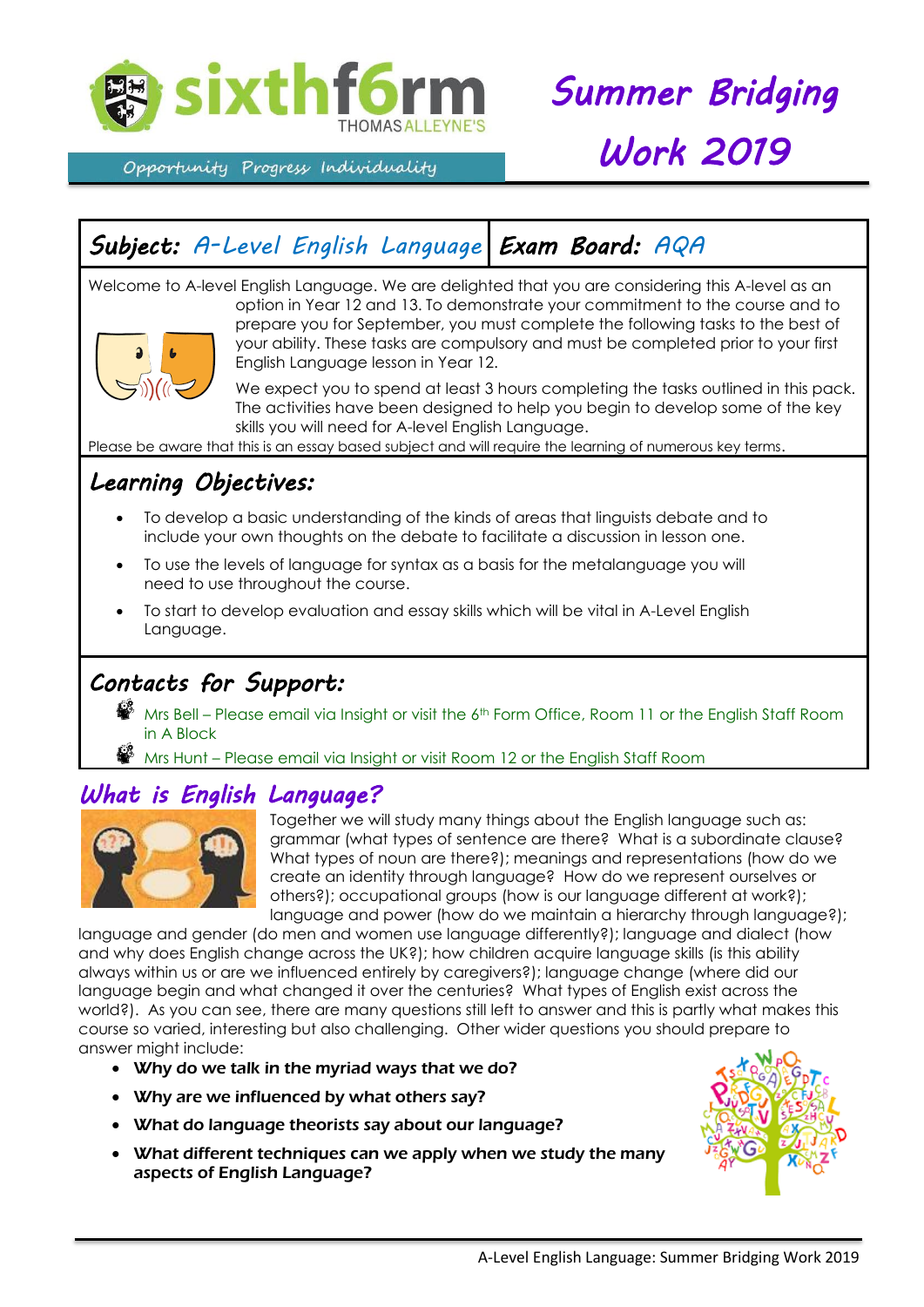

*Summer Bridging* 

*Work 2019* 

# Opportunity Progress Individuality

### *Task 1: What is your idiolect?*

#### **Idiolect (noun): your own unique way of talking encompassing vocabulary, grammar and pronunciation.**

Write down five ways in which your language changes, what the influences on your language are and some examples of what you might say in this group (or place) that is different to other places. One example will obviously be your family. You could add your own examples. Fill in the remaining options.

1. Group or place: family environment

Influences: relaxed setting, with people who know me well, totally informal

Examples of unique speech: mummy, dad

2. Group or place:

Influences:

Examples of unique speech:

3. Group or place:

Influences:

Examples of unique speech:

4. Group or place:

Influences:

Examples of unique speech:

5. Group or place:

Influences:

Examples of unique speech: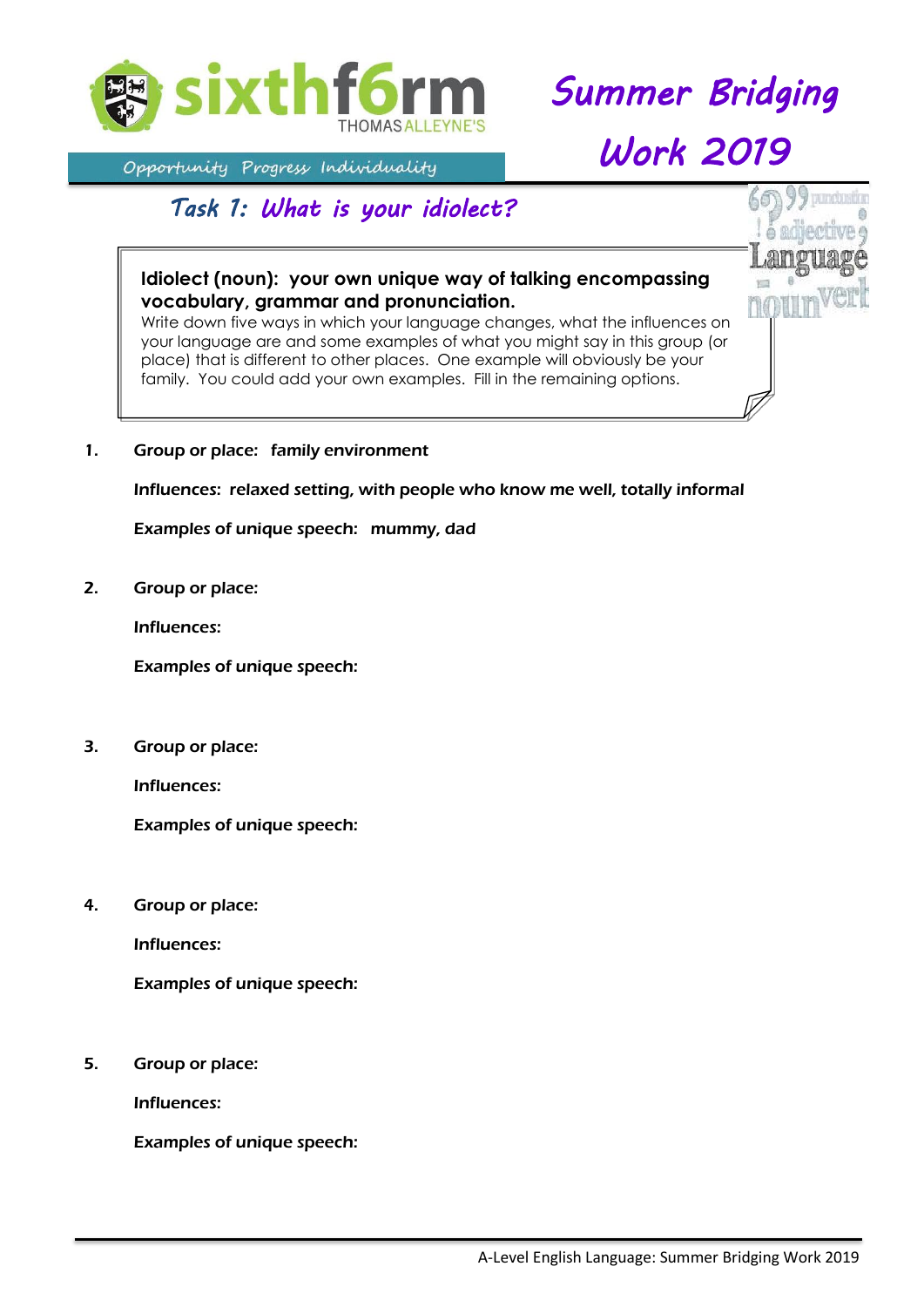

*Summer Bridging Work 2019* 

Opportunity Progress Individuality



# *Task 2: Reading Challenge*

**Planning, studying and conducting research plays an important role in English Language. The more wider reading you can do, the better informed you will be.** 

# Aims:

- To show you can work independently and that you have a genuine interest in English Language.
- To show your interpretive skills and areas of interest.
- To actively read and begin to ask important questions.

#### Task:

- Study a number (if not all!) of these possible wider reading opportunities. This will take time do not rush or skim through this long term task.
- Choose one to write about below in the 'review' section. Use good detail.
- Be prepared to share your ideas with the group as part of initial discussions.

## Wider Reading Opportunities:

Blogs:

One of the most important language theorists is David Crystal. You can (and should) read his blog on a regular basis: [http://david-crystal.blogspot.co.uk.](http://david-crystal.blogspot.co.uk/)

Language – A Feminist Guide: [https://debuk.wordpress.com](https://debuk.wordpress.com/) Deborah Tannen: [http://www.deborahtannen.com](http://www.deborahtannen.com/)

Geoff Barton: [http://blog.geoffbarton.co.uk/site/Blog/Entries/2016/5/16\\_Language\\_Change.html](http://blog.geoffbarton.co.uk/site/Blog/Entries/2016/5/16_Language_Change.html)

Any books by David Crystal, Deborah Tannen, Deborah Cameron, Jennifer Coates, Norman Fairclough, Noam Chomsky, Jean Piaget eg:

- You Just Don't Understand, Deborah Tannen
- Gender & Discourse, Deborah Tannen
- The Myth Of Mars and Venus, Deborah Cameron
- Verbal Hygiene, Deborah Cameron
- How Language Works, David Crystal
- The Gr8 Db8, David Crystal
- Spell It Out, David Crystal
- A Little Book Of Language, David Crystal
- Words, Words, Words, David Crystal
- Language and Power, Norman Fairclough
- Language and Gender, Jennifer Coates
- Language and Gender, Penelope Eckert
- Talking From 9 To 5: Language In The Workplace, Deborah Tannen
- Language & Woman's Place, Robin Lakoff

Or student books:

- Language & Power, Routledge
- Language & Gender, Cambridge
- **•** Linguistics For Dummies
- AQA A Level Language: Student Book, Clayton & Goddard
- A/AS Level English Language: Student Book, Giovanelli & Ives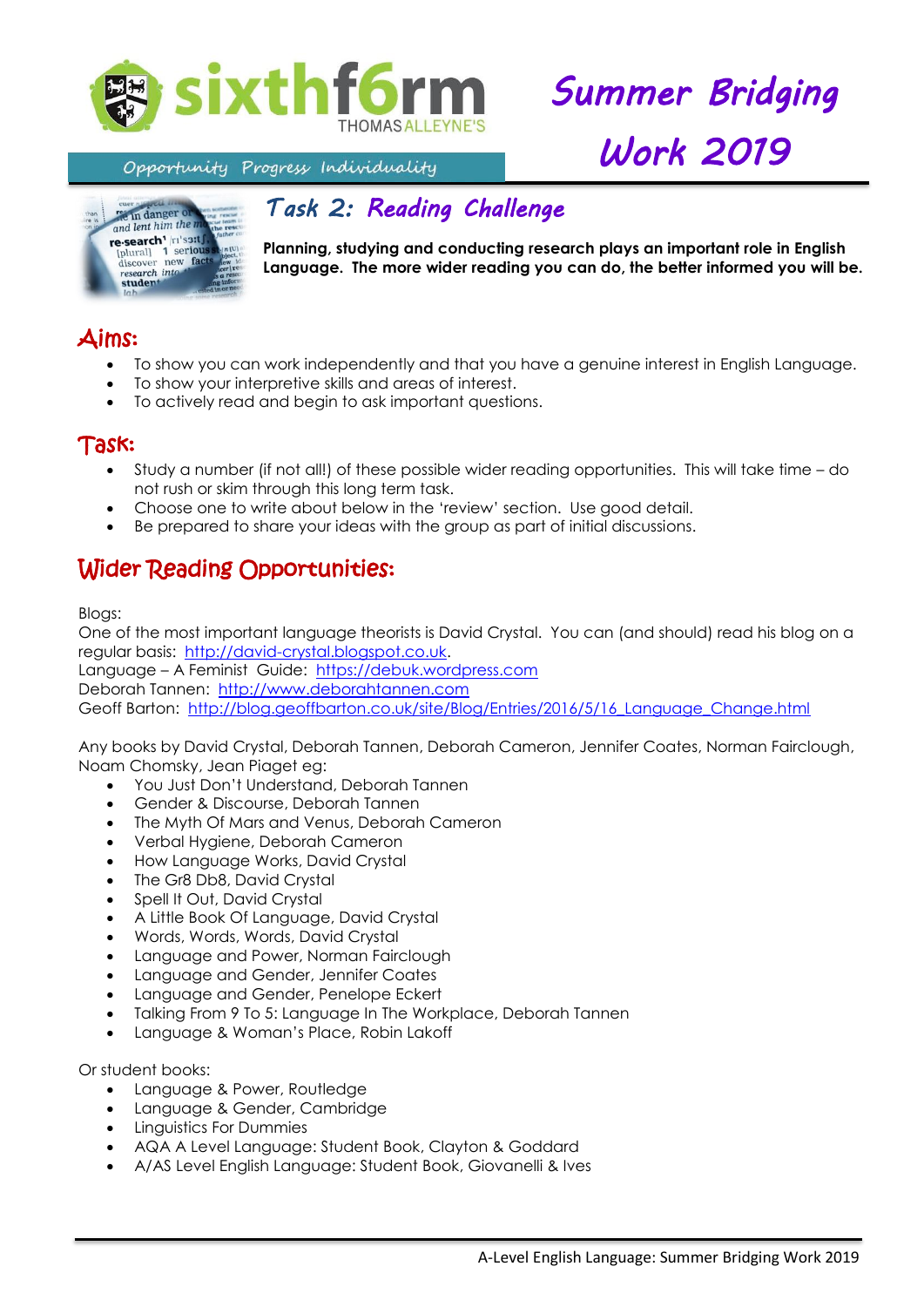



#### Opportunity Progress Individuality

#### Review:

The wider reading I found most interesting was (put title of book/blog here):

What interested me in particular was:

I agree / disagree with:

After reading, I have the following questions about this area: